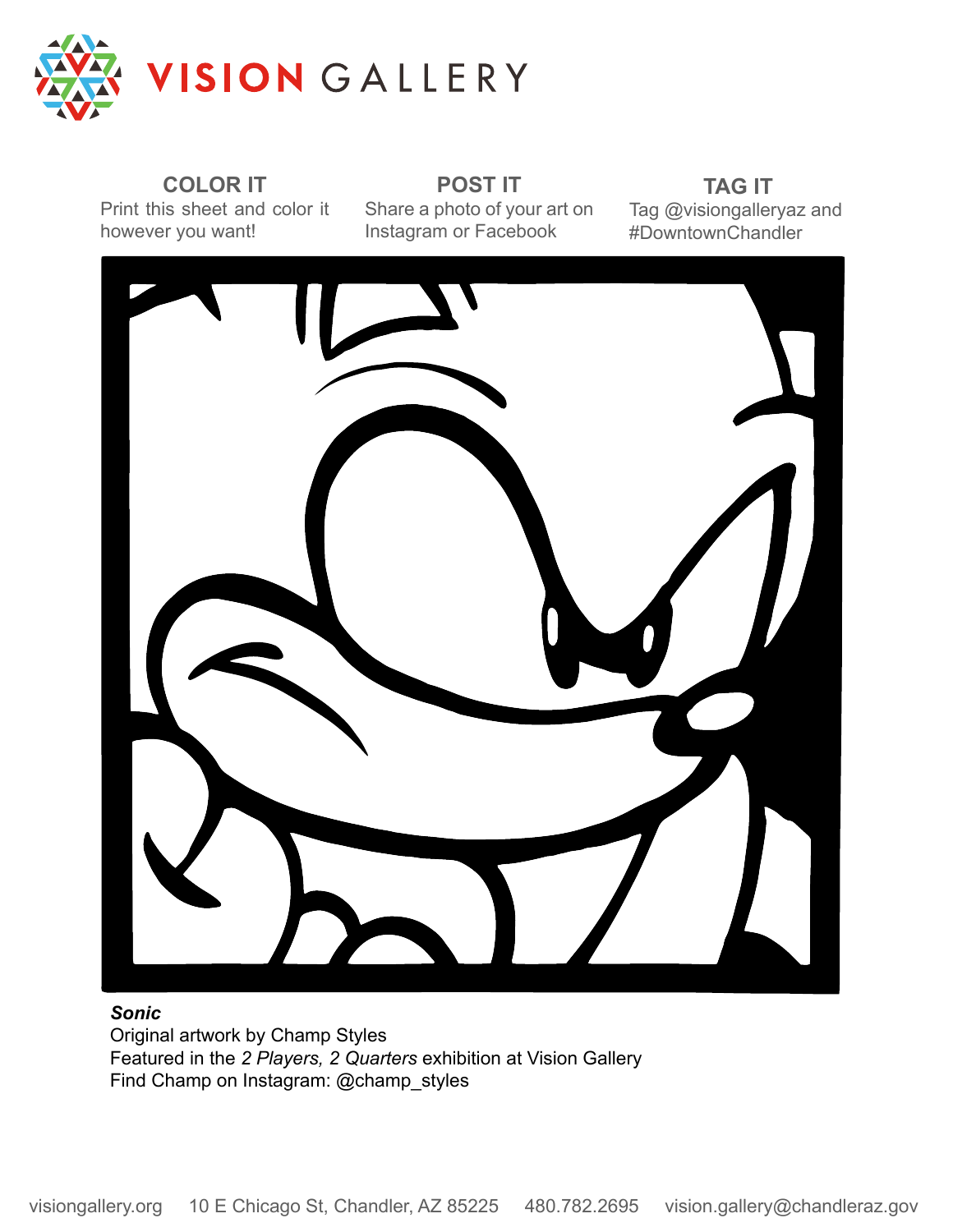

## COLOR IT

Print this sheet and color it however you want!

Share a photo of your art on Instagram or Facebook

POST IT

# TAG IT

Tag @visiongalleryaz and #DowntownChandler



### *Donkey Kong*

Original artwork by Such Styles Featured in the *2 Players, 2 Quarters* exhibition at Vision Gallery Find Such on Instagram: @\_suchstyles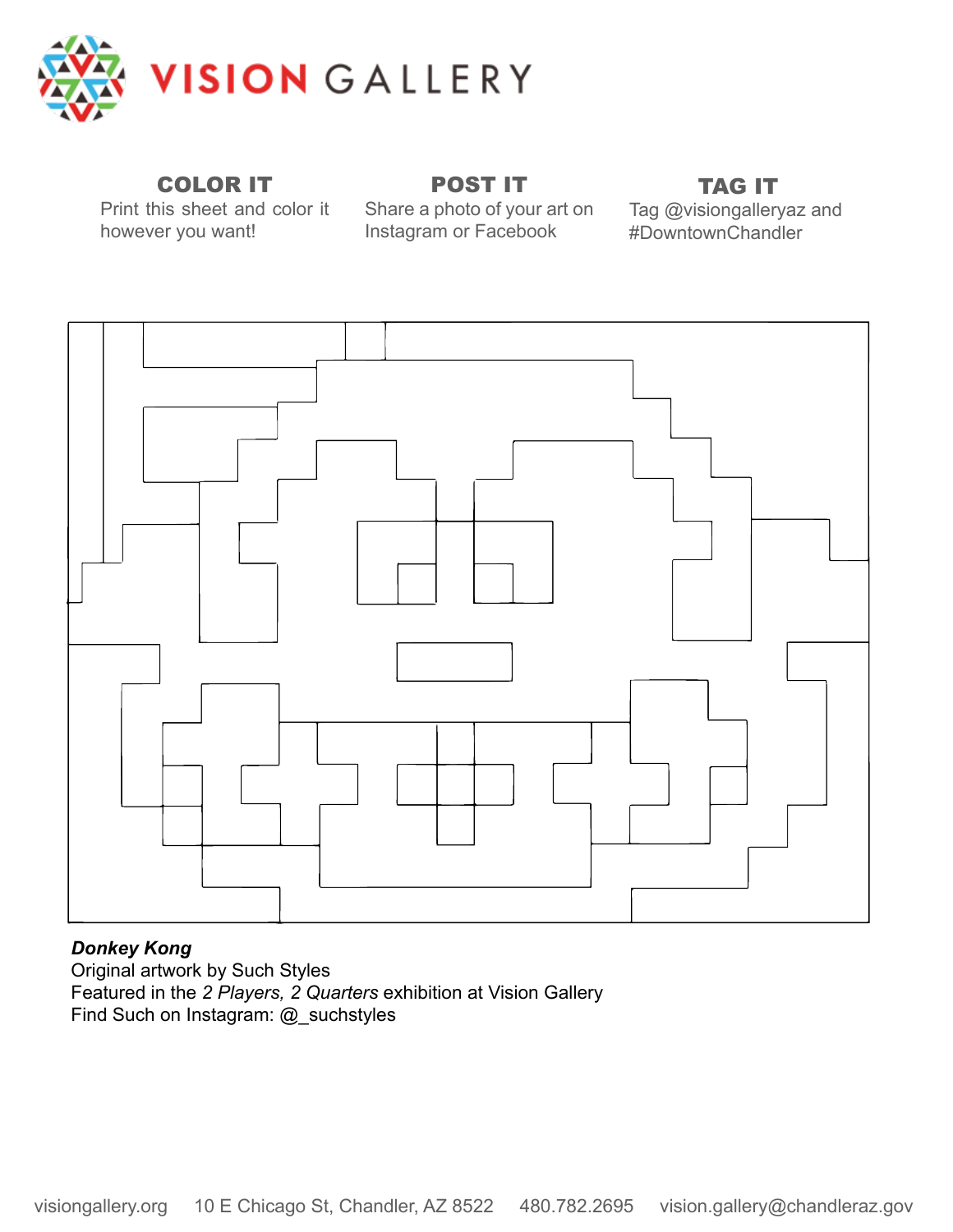

**COLOR IT** Print this sheet and color it however you want!

**POST IT** Share a photo of your art on Instagram or Facebook

**TAG IT** Tag @visiongalleryaz and #DowntownChandler



#### *Peach*

Original artwork by Champ Styles Featured in the *2 Players, 2 Quarters* exhibition at Vision Gallery Find Champ on Instagram: @champ\_styles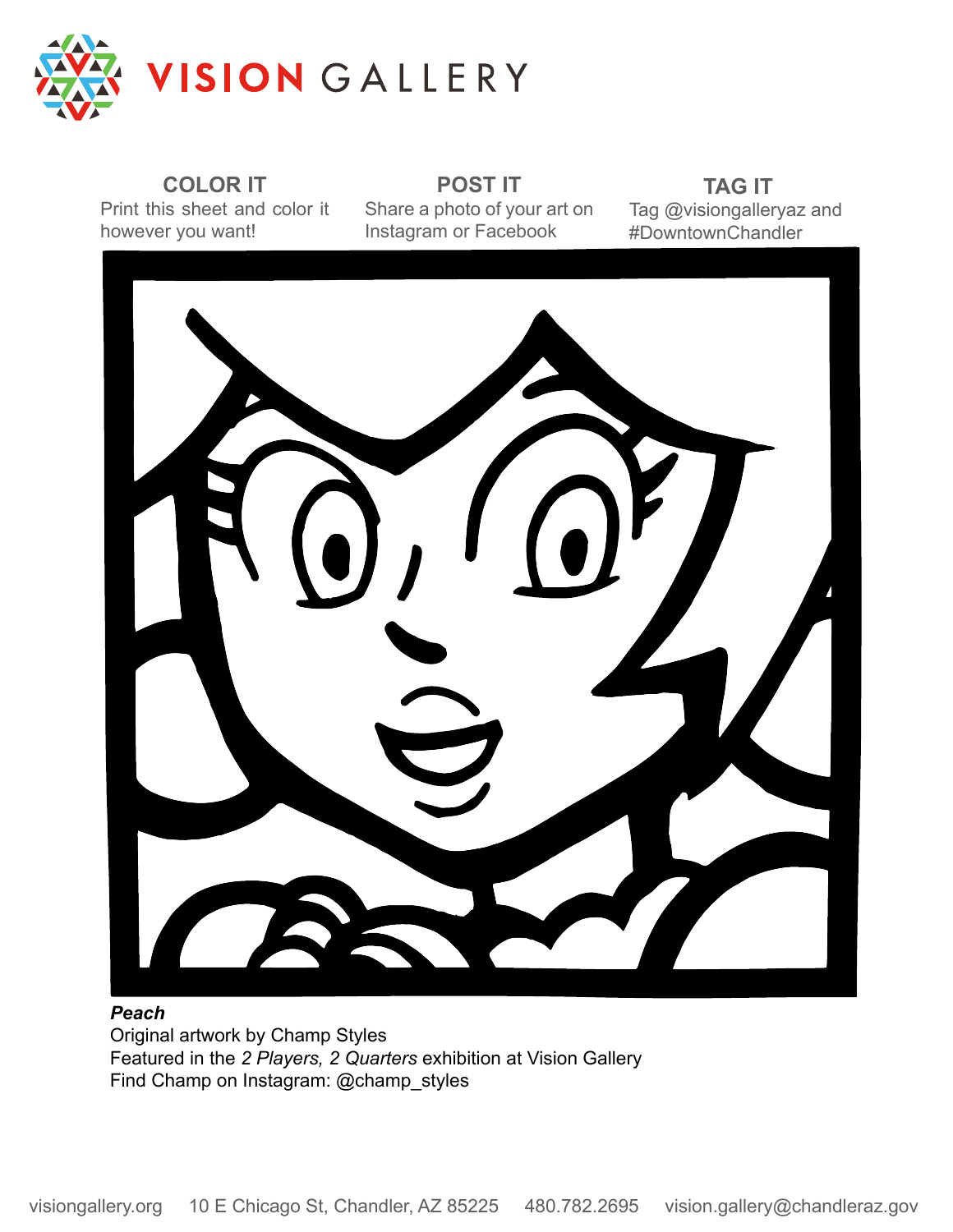

COLOR IT

Print this sheet and color it however you want!

POST IT Share a photo of your art on Instagram or Facebook

TAG IT

Tag @visiongalleryaz and #DowntownChandler



*Super Mario* Original artwork by Such Styles Featured in the *2 Players, 2 Quarters* exhibition at Vision Gallery Find Such on Instagram: @\_suchstyles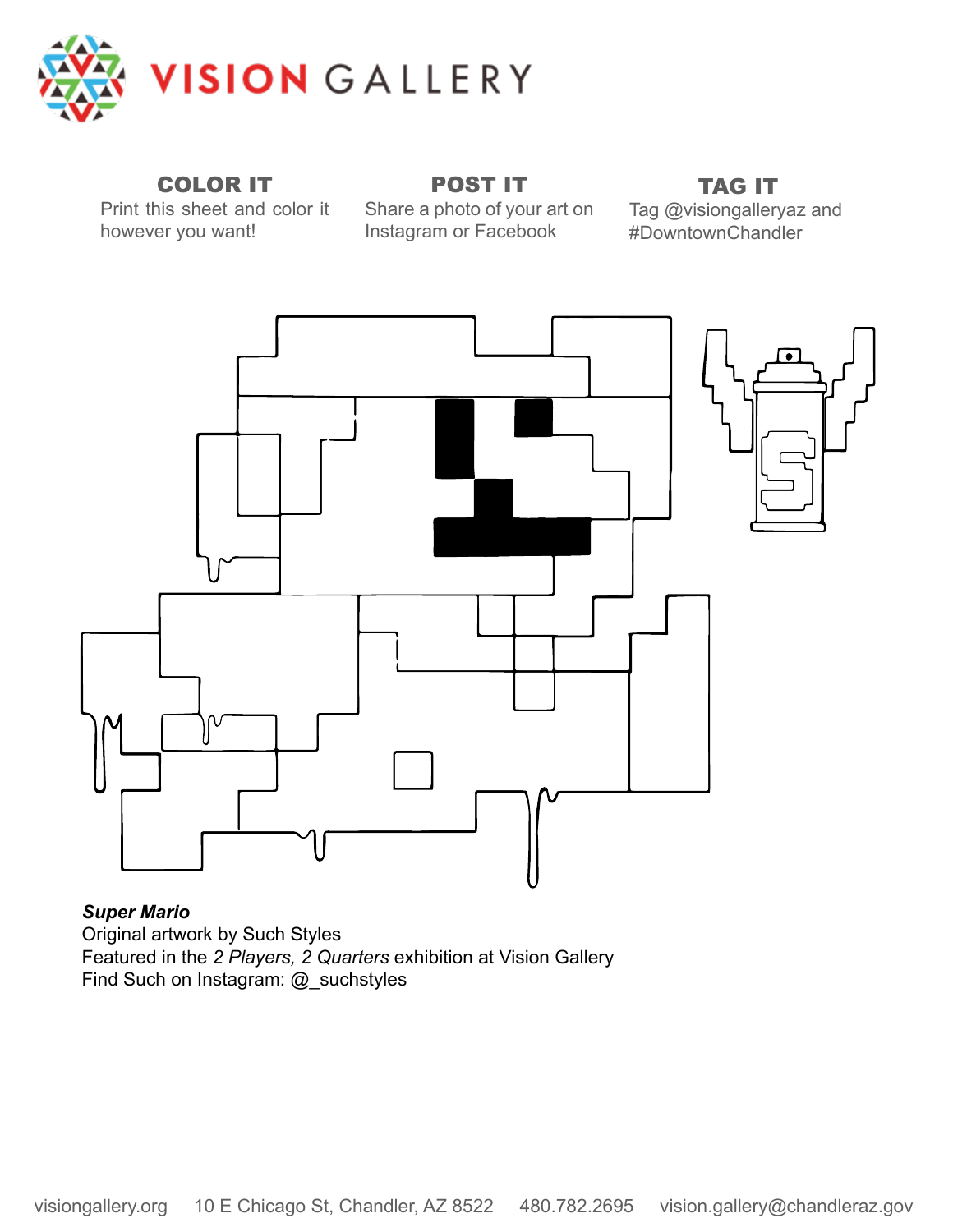

**COLOR IT** Print this sheet and color it however you want!

**POST IT** Share a photo of your art on Instagram or Facebook

**TAG IT** Tag @visiongalleryaz and #DowntownChandler



#### *Bowser*

Original artwork by Champ Styles Featured in the *2 Players, 2 Quarters* exhibition at Vision Gallery Find Champ on Instagram: @champ\_styles